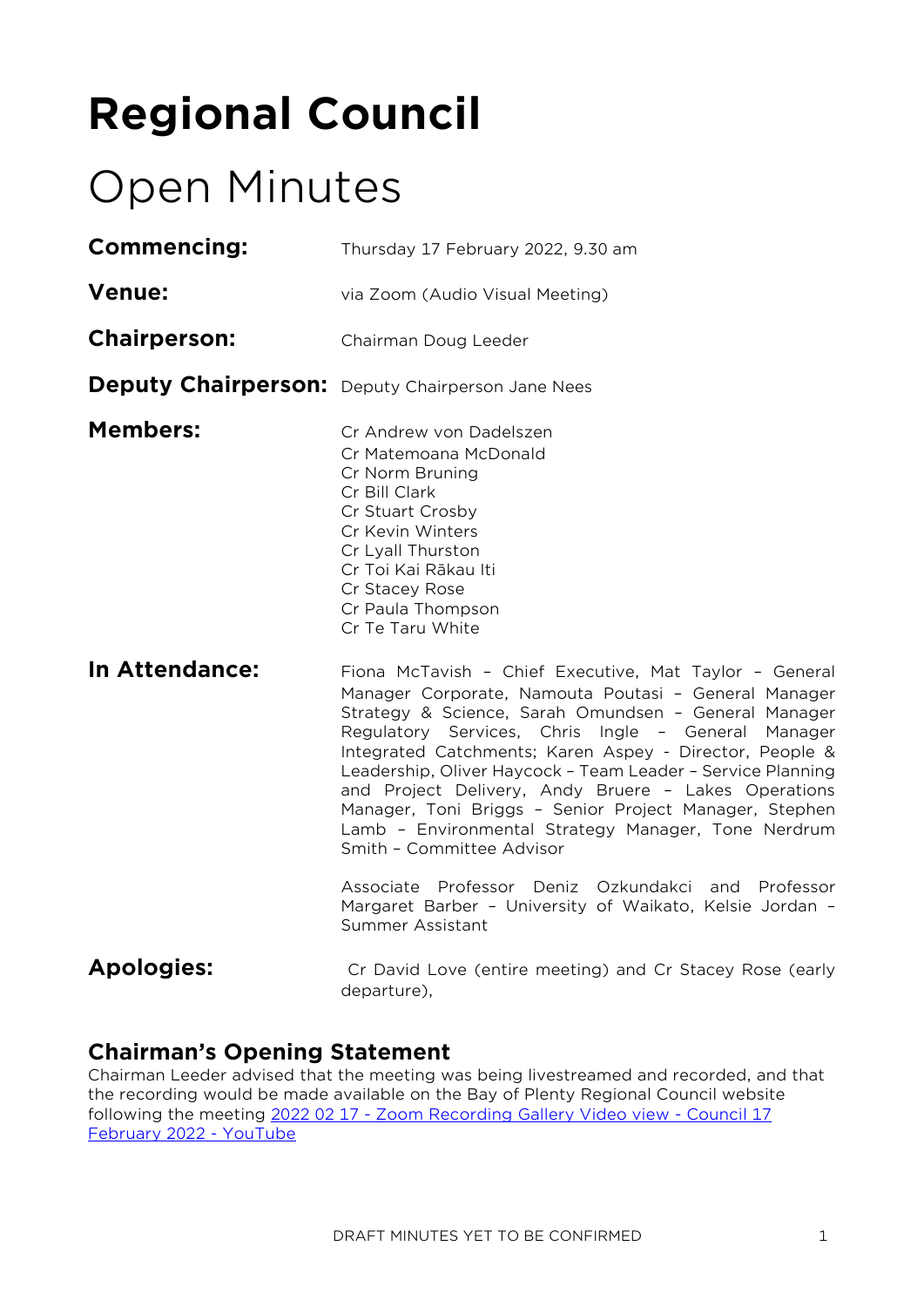# **1. Opening Karakia**

A karakia was provided by Cr Te Taru White.

# **2. Apologies**

## **Resolved**

**That the Regional Council:**

**1 Accepts the apology from Cr David Love (entire meeting) and Cr Stacey Rose (early departure) tendered at the meeting.**

> **Leeder/Winters CARRIED**

# **3. Declaration of Conflicts of Interest**

None declared.

## **4. Minutes**

**Minutes to be Confirmed**

## **4.1 Regional Council Minutes - 16 December 2021**

## **Resolved**

**That the Regional Council:**

**Confirms the Regional Council Minutes - 16 December 2021 as a true and correct record.**

> **Nees/Thurston CARRIED**

## **5. Presentations**

## **5.1 Introducing the new Toihuarewa Waimāori - Bay of Plenty Regional Council Chair in Lake and Freshwater Science: Associate Professor Deniz Ozkundakci**

Presented by Associate Professor Deniz Ozkundakci, Professor Margaret Barber – Dean of Science University of Waikato and Andy Bruere – Lakes Operation Manager

Andy Bruere – Lakes Operation Manager provided a brief introduction of the new Toihuarewa Waimāori - Bay of Plenty Regional Council Chair in Lake and Freshwater Science: Associate Professor Deniz Ozkundakci and Science Dean: Professor Margaret Barber.

#### **Key Points - Professor Margaret Barber**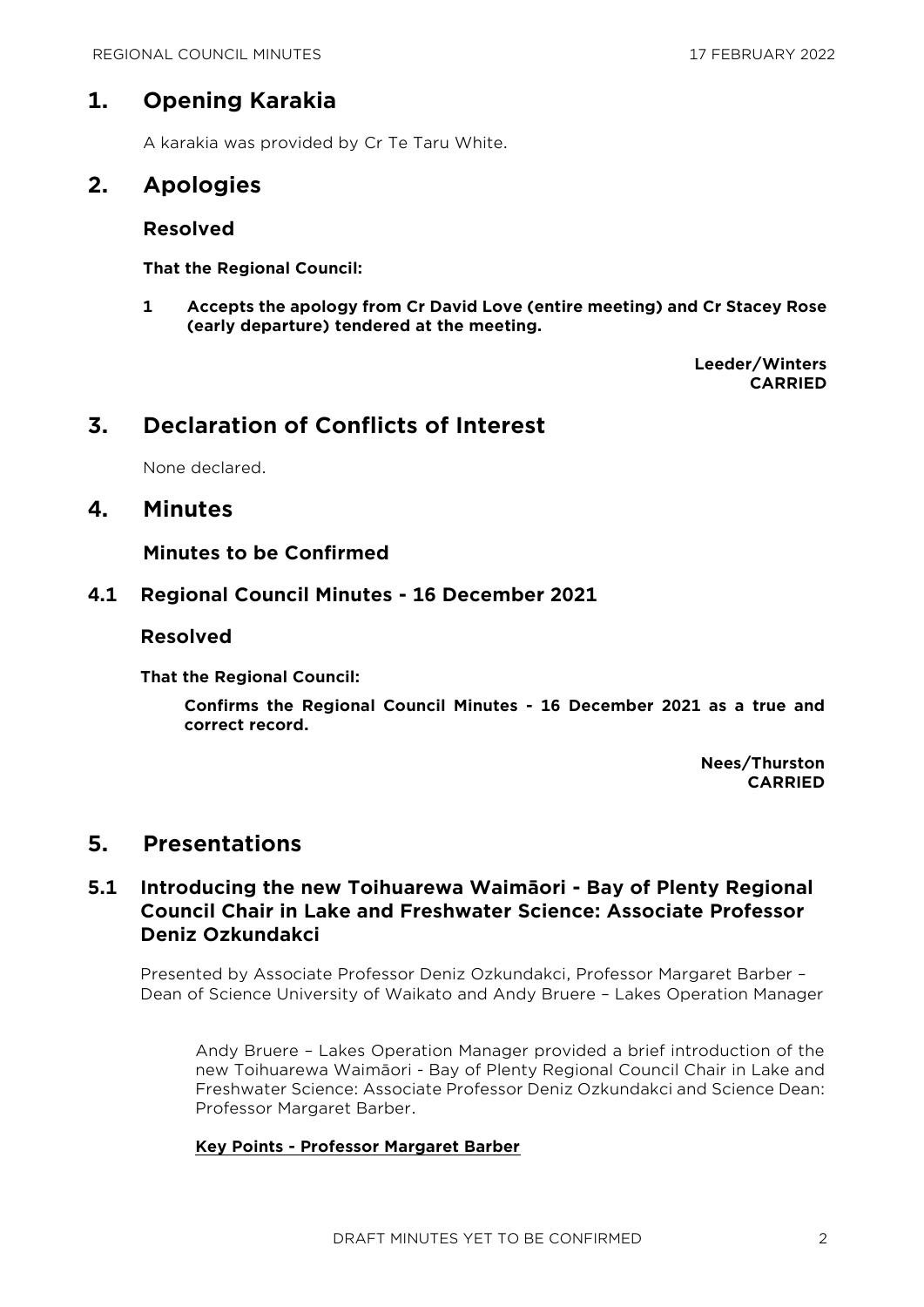- Provided an outline of the development of the Science Chair position description, emphasizing the importance of community engagement and teaching in the role,
- Noted how Associate Professor Ozkundakci's qualifications and experience matched the attributes expected from the successful candidate, including holding a PhD in the field of phosphorous management/lake restoration from the University of Waikato.

## **Key Points - Associate Professor Deniz Ozkundakci (Toihuarewa Waimāori)**

- Provided an outline of his qualifications and experience
- Had commenced his research career in the Bay of Plenty with Professor David Hamilton, inaugural Lakes Science Chair
- Had started engagement with community groups in the freshwater space had identified two main themes: Climate change and connectivity, and would continue communication to identify the main concerns within these themes
- Would work closely with Council staff in the development of a coherent research programme
- Research funding from Central Government made it possible to develop robust tools to support the research programme.

## **Key Points - Members:**

- Welcomed the new Toihuarewa Waimāori and the significant expertise he brought to the role
- Noted the importance of engaging with Iwi on Mātauranga māori matters
- Noted the current restoration project of the Kaimai Mamaku Forest area and suggested Associate Professor Ozkundakci connected with that..

## **5.2 Summer Assistant Programme 2021-22 (Video)**

Presented by Karen Aspey - Director, People & Leadership and Kelsie Jordan – Summer Assistant

Kelsie Jordan – Summer Assistant provided an outline of key aspects and highlights of being part of the Summer Assistant programme 2021/22..

Displayed a video compiled by the Summer Assistants [End of Toi Moana Summer](https://www.youtube.com/watch?v=oxU3eCQY4MQ)  [Experience Video -](https://www.youtube.com/watch?v=oxU3eCQY4MQ) YouTube

#### **Key Points:**

- A total of 36 summer assistants participated in the 2021-22 programme
- A highlight was to apply university learnings to real life situation
- It was a particular challenge to ensure the Summer Assistants felt connected and supported during the Covid-19, which meant physical interaction opportunities were limited
- Expressed sincere gratitude to Council for providing this unique and exciting opportunity.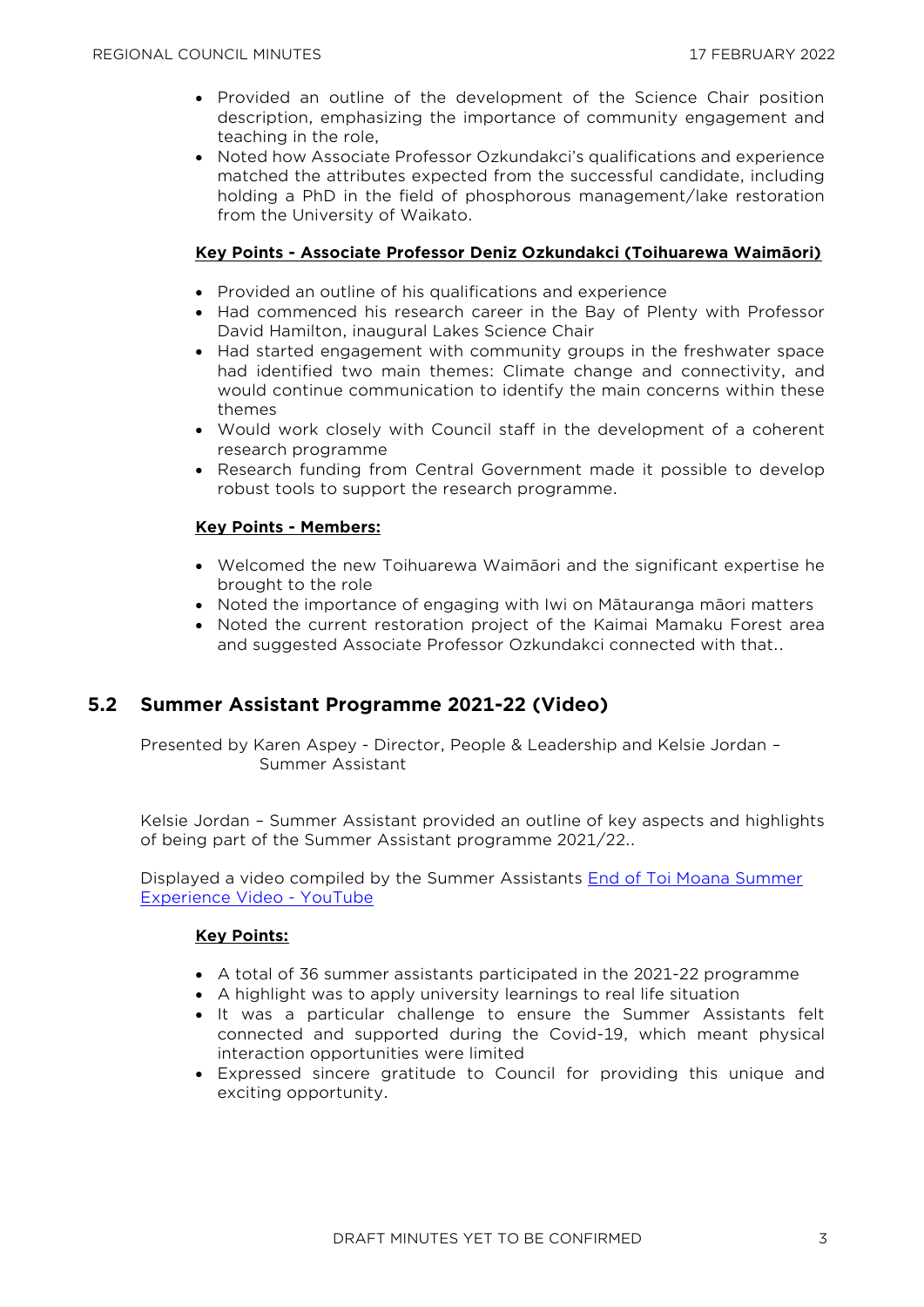# **6. Reports**

## **6.1 Chairperson's Report**

#### **Key Points:**

- Advised that he had not attended the Bay of Plenty Ag Advisory meeting on 3 February in Te Puke, which had been attended by Cr Nees
- Noted the code of conduct investigation report (attached to the agenda) pertaining to comments made by Cr Stacey Rose, which concluded that there was no case to answer and that the allegations made were unfounded.

## **Resolved**

#### **That the Regional Council:**

**1 Receives the report, Chairperson's Report.**

**Leeder/Winters CARRIED**

## **Decisions Required**

## **6.2 Public Transport Services & Infrastructure Business Case - Procurement Plan**

Presented by Namouta Poutasi - General Manager Strategy & Science and Oliver Haycock – Team Leader – Service Planning and Project Delivery.

#### **Key Points:**

- Input from the Regional Public Transport Plan currently in progress would ensure integration with the Business Plan
- Council was working closely with Waka Kotahi to ensure the Business Plan aligned with the Regional Land Transport Plan and the National Land Transport Plan.

## **Key Points - Members:**

- International studies were useful in providing overall guidance and direction, however considered they should not form the sole basis for decisions at a local level
- It was an ongoing consideration whether or not the funding allocated to public transport achieved the desired outcomes, given behaviour change is needed to increase patronage.

## **Resolved**

#### **That the Regional Council:**

- **1 Receives the report. Public Transport Services & Infrastructure Business Case - Procurement Plan**
- **2 Approves the Western Bay Public Transport & Infrastructure Single Stage Business Case Procurement Plan.**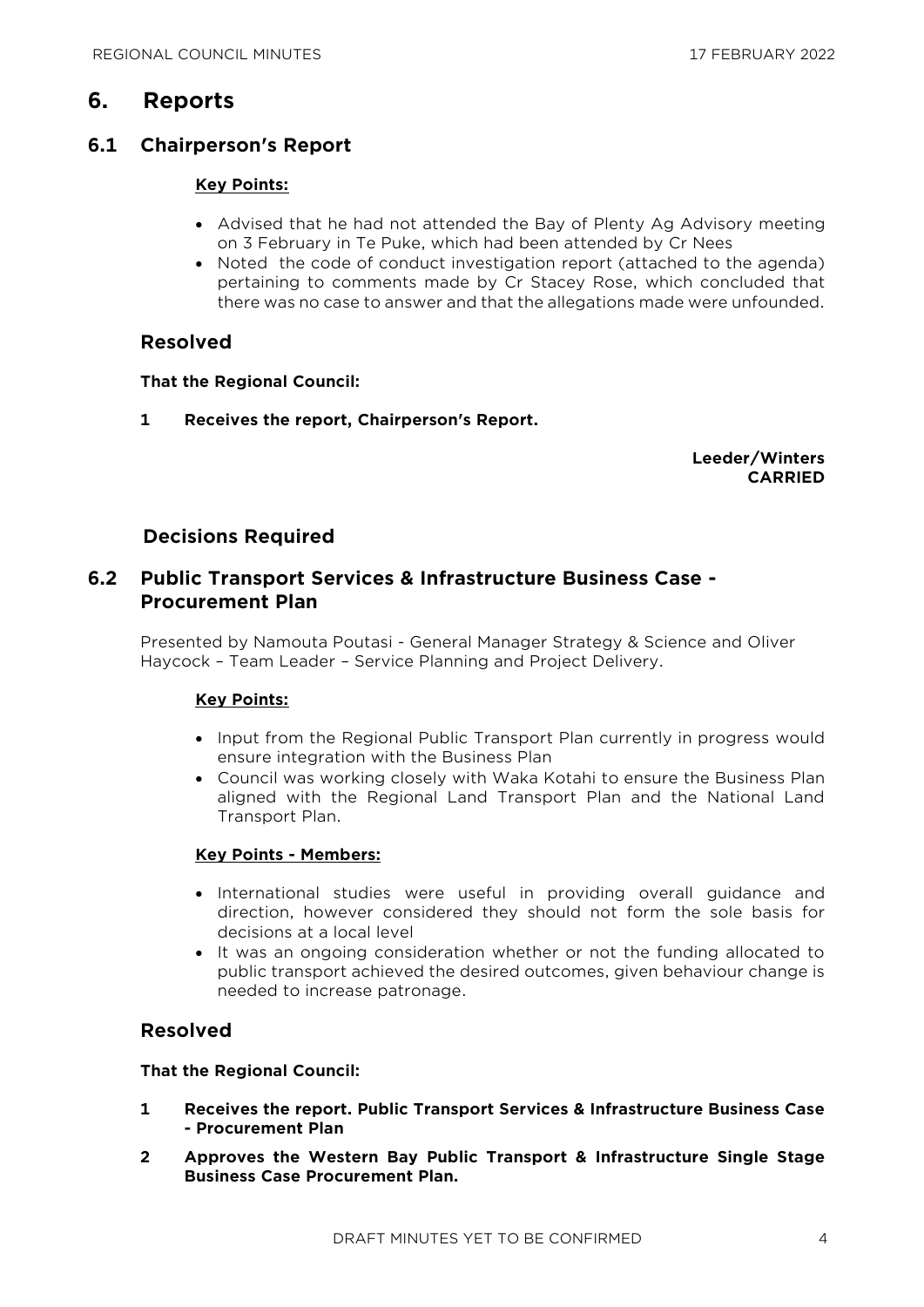**Rose/von Dadelszen CARRIED**

#### **Resolved**

**That the Regional Council:**

**3 Delegates authority to the Chief Executive to approve and sign the required procurement documentation.**

> **von Dadelszen/Nees CARRIED**

## **6.3 Tauranga Public Transport Joint Committee**

Presented by Namouta Poutasi - General Manager Strategy & Science and Oliver Haycock – Team Leader – Service Planning and Project Delivery.

## **Key Points:**

- The Terms of Reference had already been approved by Tauranga City Council and any amendments at this stage would have to be referred back for agreement
- Although the Committee would be Tauranga focussed, regular updates would be provided to the Public Transport Committee to ensure regionwide considerations were taken into account.

## **Resolved**

**That the Regional Council:**

- **1 Receives the report Tauranga Public Transport Joint Committee Terms of Reference.**
- **2 Confirms that the Joint Committee established in December 2021 by Tauranga City Council and the Bay of Plenty Regional Council (to set the strategic and operational direction for an integrated public transport system for Tauranga City) be named the Tauranga Public Transport Joint Committee;**
- **3 Adopts the Terms of Reference for the Tauranga Public Transport Joint Committee in Attachment 1 and delegates the role and powers to, and sets the quorum for, the Joint Committee as specified therein;**
- **4 Confirms the appointment of Commission Chair Anne Tolley as the Chairperson and Councillor Andrew von Dadelszen as the Deputy Chairperson of the Tauranga Public Transport Joint Committee;**
- **5 Notes that these appointments for Chairperson and Deputy Chairperson, along with the associated administrative support, will be rotated between the two partner councils on an annual basis, starting with Tauranga City Council in 2022.**

**Thompson/von Dadelszen CARRIED**

**6.4 Options for the Composition of the Navigation Safety Bylaws Review Hearings Panel**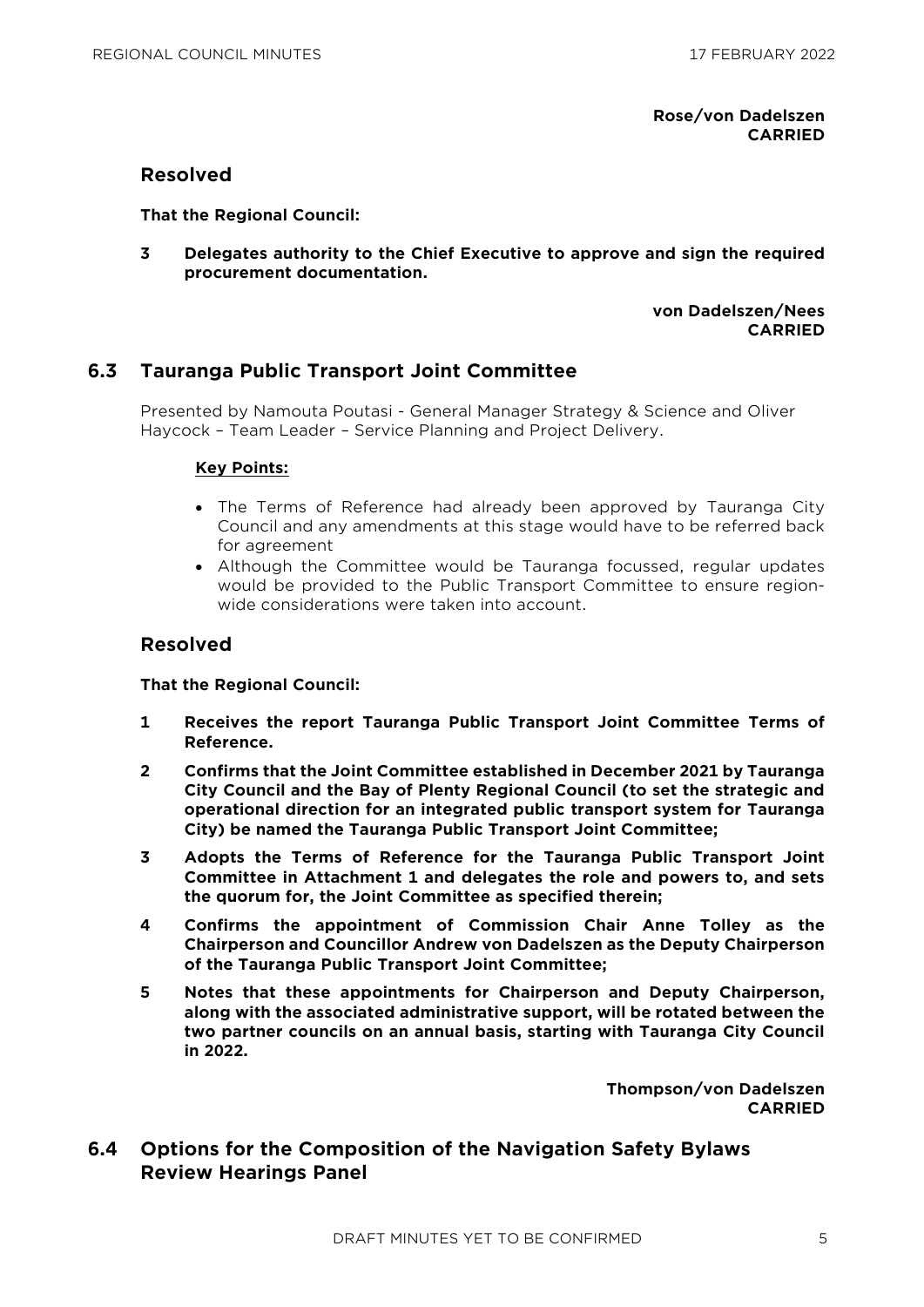Presented by Toni Briggs – Senior Project Manager, supported by Stephen Lamb – Environmental Strategy Manager and Sarah Omundsen – General Manager Regulatory Services,

#### **Key Points - Staff:**

- Provided a brief outline of the report and the options under consideration for the Bylaw Review Panel
- At this early stage, representation of tangata whenua through cogovernance members was considered the best option for a regional, Te Ao Māori view, whilst keeping member numbers at a practicable level
- The review would take into consideration potential impacts of the Takutai Moana Act and Council's Legal Team was involved accordingly.

#### **Key Points - Members:**

- Recognised the practicality of establishing a subcommittee to oversee what was expected to be a long process
- Noted that Bylaw concerned water safety across the entire Bay of Plenty region
- Recognised the quasi-judicial nature of a bylaw review and that submitters had the opportunity to appeal if they did not agree with all or part of the final decision
- Considered that the Councillor representation should cover the entire region in recognition of the different challenges, and that there should be tangata whenua representation on the sub-committee
- Suggested that staff liaise with the three maori constituency Councillors for advice on the tangata whenua representation
- Suggested that as a pre-requisite, all appointees to the sub-committee should have completed the Good Decision Making course.

## **Resolved**

#### **That the Regional Council:**

- **1 Receives the report, Options for the composition of the Navigation Safety Bylaws Review Hearings Panel.**
- **2 Agrees to establish a sub-committee for the purposes of the Navigation Safety Bylaws Review;**
- **3 Agrees that the composition of the sub-committee be a combination of Councillor representatives and tangata whenua representatives.**

**Winters/Iti CARRIED**

- **4 Agrees that the Councillor representatives on the sub-committee be:**
	- **Cr Iti;**
	- **Cr Nees;**
	- **Cr von Dadelszen;**
	- **Cr Winters;**

**and that the Chairperson be appointed by the sub-committee at its first meeting.**

**5 Agrees that the tangata whenua representatives on the sub-committee be jointly recommended by the three Māori Constituency Councillors, the Co-Governance Group Chairs and Council staff, with that recommendation to be a brought back to Council for confirmation.**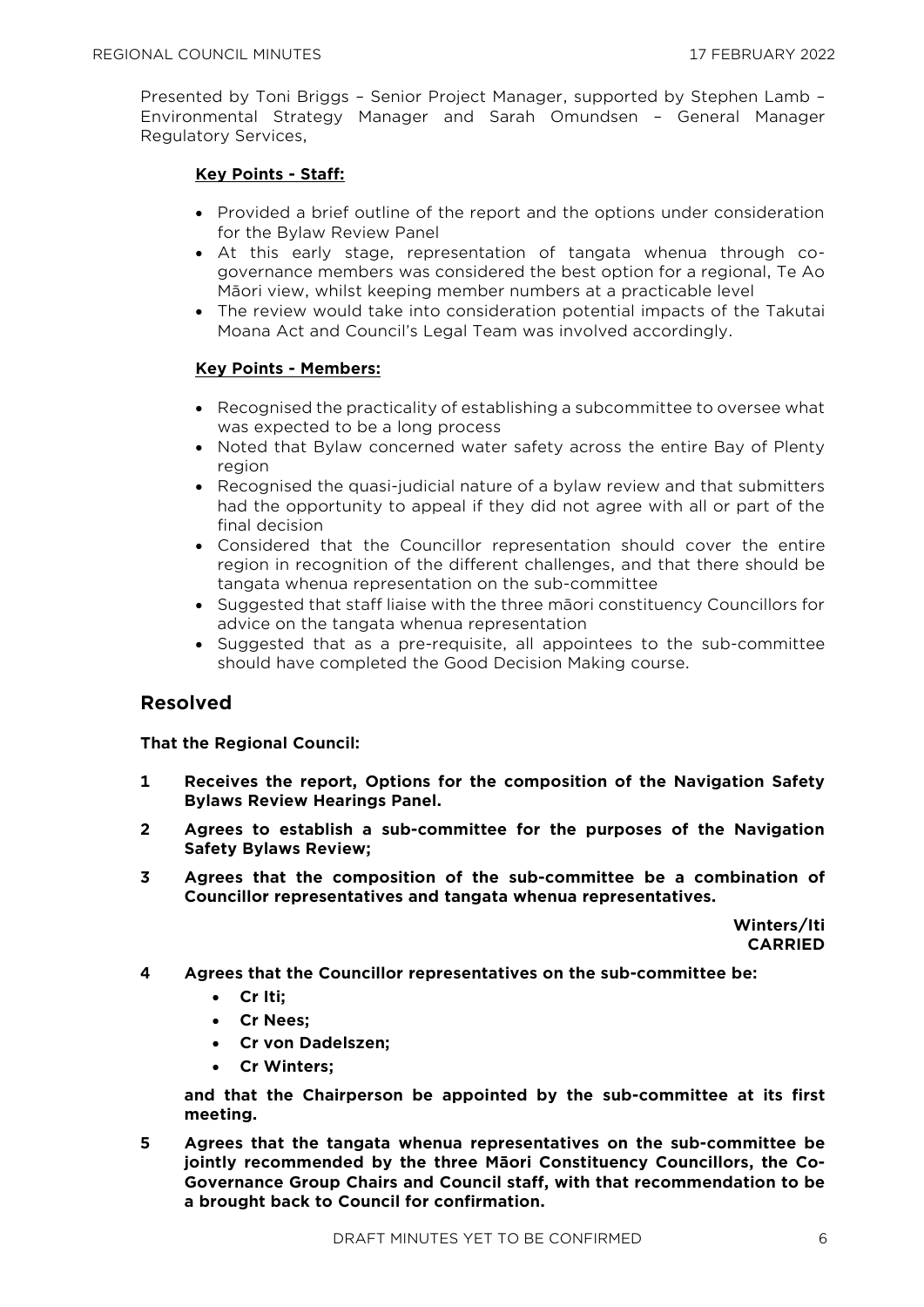#### **Thompson/White CARRIED**

10.29am – Cr Rose **withdrew** from the meeting.

## **6.5 Delegations and Meeting Arrangements during COVID (Omicron) Pandemic**

Presented by Yvonne Tatton – Governance Manager.

#### **Key Points:**

- Noted that the already established Emergency Committee had never been activated and that it would only be activated if a Council quorum could not be achieved, either by attendance in person or via audio visual means
- The Epidemic Preparedness (COVID-19) Notice that enabled remote attendance at meetings, yet counting towards a quorum, had been in place since 2019 and was renewed every three months.

#### **Key Points - Members:**

- Activation of the Emergency Committee should be considered a 'last resort' only, as the majority of Councillors had shown they could continue to work from home and attend meetings remotely, i.e. enabling Council and Committees to continue operating in the case of a widespread Omicron outbreak
- Recognised the importance of a co-operative and inclusive approach to governance where all had the opportunity to participate and contribute, and this should not be diminished if required to conduct business via audio visual means
- Encouraged the resumption of physical meetings when possible as this often created a more inclusive atmosphere and culture.

#### **Resolved**

#### **That the Regional Council:**

- **1 Receives the report, Delegations and Meeting Arrangements during COVID (Omicron) Pandemic.**
- **2 Reinstates the meetings emergency provisions during the Omicron phase and subsequent phases of the COVID pandemic (as adopted on 24 March 2020), which include:**
	- **In the event that staff resourcing is impacted standing committees will be suspended with full Council attending to all urgent matters;**
	- **In the event that Councillors are impacted and a quorum for Council meetings is compromised, the Emergency Committee will be activated.**
- **3 Reinstates the Chief Executive's emergency provisions delegations during the Omicron and subsequent phases of the COVID pandemic as adopted on 24 March 2020, which include:**
	- **the Chief Executive's financial delegation limit be set at \$1 million, which will allow for any unanticipated or urgent expenditure. Any such expenditure to be reported to the Council or the Emergency Committee, dependent on the decision making structure operating at the time.**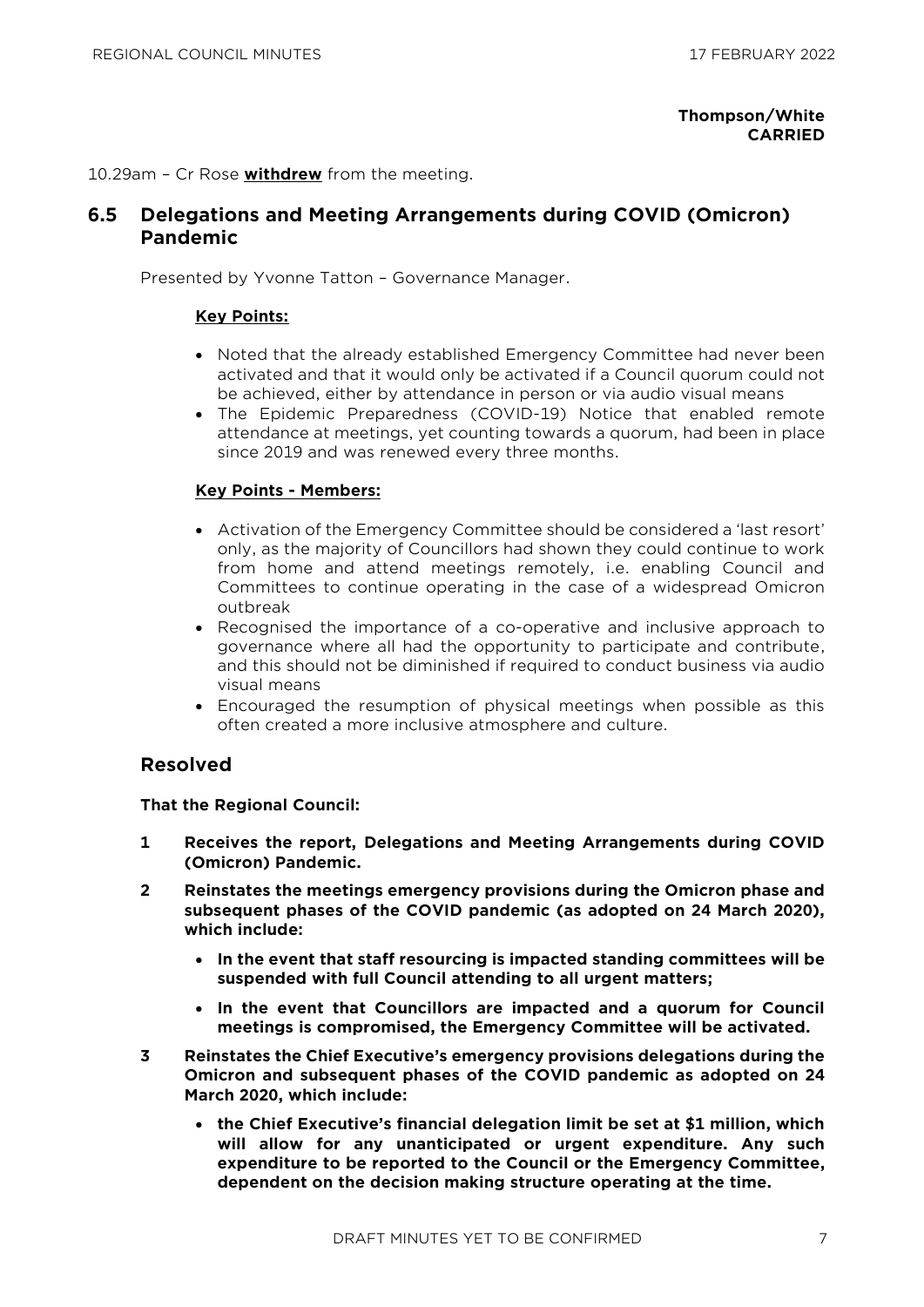- **in the event that the Chief Executive is impacted and unable to fulfil her duties, delegates the authority and powers of the Chief Executive to:**
	- **a. Mat Taylor, General Manager: Corporate as Acting Chief Executive; and**
	- **b. agrees where the delegated Acting Chief Executive is unable to fulfil such duties, the Chief Executive's delegated authority and powers will subsequently move to the next designated General Manager/Director:**
		- **Chris Ingle, General Manager: Integrated Catchments**
		- **Sarah Omundsen, General Manager: Regulatory Services**
		- **Namouta Poutasi, General Manager: Strategy & Science**
		- **Karen Aspey, Director: People & Leadership**
		- **Kataraina O'Brien, Director: Strategic Engagement.**

**Winters/Thurston CARRIED**

#### **6.6 Contribution to LGNZ Zone 2 Future for Local Government Proposal**

Presented by Yvonne Tatton – Governance Manager.

#### **Resolved**

**That the Regional Council:**

- **1 Receives the report, Contribution to LGNZ Zone 2 future for local government proposal.**
- **2 Agrees to participate in the LGNZ Zone 2 Future for Local Government proposal and approves equal cost sharing of up to \$4,000.**

**Thompson/Winters CARRIED**

# **7. Public Excluded Section**

#### **Resolved**

**Resolution to exclude the public**

**1 Excludes the public from the following parts of the proceedings of this meeting as set out below:**

**The general subject of each matter to be considered while the public is excluded, the reason for passing this resolution in relation to each matter, and the specific grounds under section 48(1) of the Local Government Official Information and Meetings Act 1987 for the passing of this resolution are as follows:**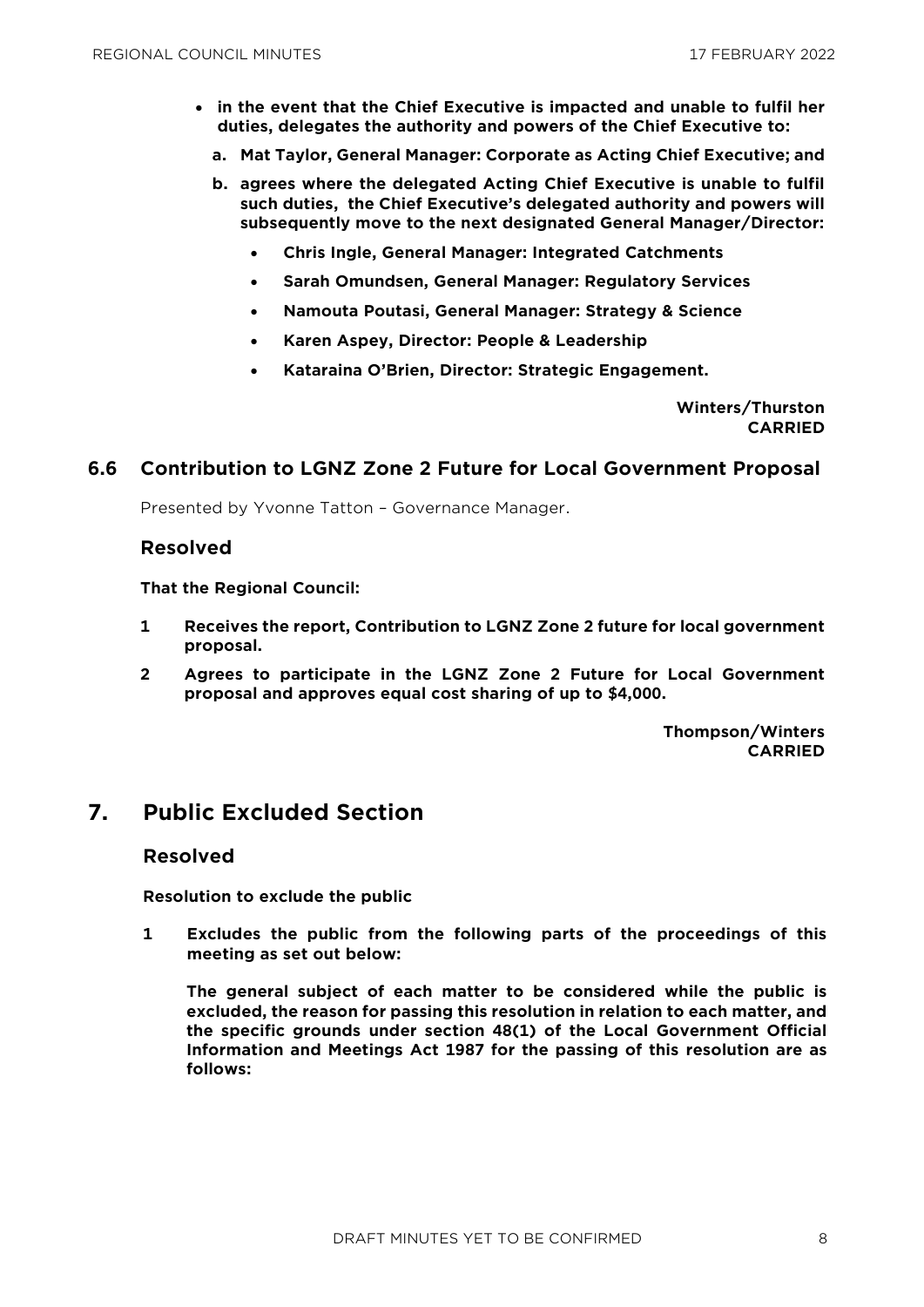| <b>Item</b><br>No. | Subject of each<br>matter to be<br>considered                                  | <b>Reason for passing</b><br>this resolution in<br>relation to each<br>matter                                                                                                                                                                                                                                                                                                                                                                                                                          | <b>Grounds under</b><br>Section 48(1) for<br>the passing of<br>this resolution | When the item<br>can be released<br>into the public |
|--------------------|--------------------------------------------------------------------------------|--------------------------------------------------------------------------------------------------------------------------------------------------------------------------------------------------------------------------------------------------------------------------------------------------------------------------------------------------------------------------------------------------------------------------------------------------------------------------------------------------------|--------------------------------------------------------------------------------|-----------------------------------------------------|
| 7.1                | Public Excluded<br>Regional<br><b>Council Minutes</b><br>- 16 December<br>2021 | As noted in the<br>relevant Minutes.                                                                                                                                                                                                                                                                                                                                                                                                                                                                   | As noted in the<br>relevant Minutes.                                           | To remain in<br>public excluded.                    |
| 7.2                | Bridge Wharf<br>update                                                         | Making the<br>information<br>available would be<br>likely to prejudice<br>the maintenance of<br>the law, including<br>the prevention,<br>investigation, and<br>detection of<br>offences, and the<br>right to a fair trial;<br>Withholding the<br>information is<br>necessary to<br>protect the privacy<br>of natural persons,<br>including that of<br>deceased natural<br>persons.                                                                                                                     | 48(1)(a)(i)<br>Section 6 (a);<br>48(1)(a)(i)<br>Section 7 (2)(a).              | To remain in<br>public excluded.                    |
| 7.3                | Pāpāmoa Hills<br>Upgrade<br>Project -<br>progress report                       | Withholding the<br>information is<br>necessary to<br>protect information<br>where the making<br>available of the<br>information would<br>be likely to<br>unreasonably<br>prejudice the<br>commercial position<br>of the person who<br>supplied or who is<br>the subject of the<br>information;<br>Withholding the<br>information is<br>necessary to enable<br>any local authority<br>holding the<br>information to carry<br>on, without<br>prejudice or<br>disadvantage,<br>negotiations<br>(including | 48(1)(a)(i)<br>Section 7<br>(2)(b)(ii);<br>48(1)(a)(i)<br>Section 7 (2)(i).    | On the Chief<br>Executive's<br>approval.            |